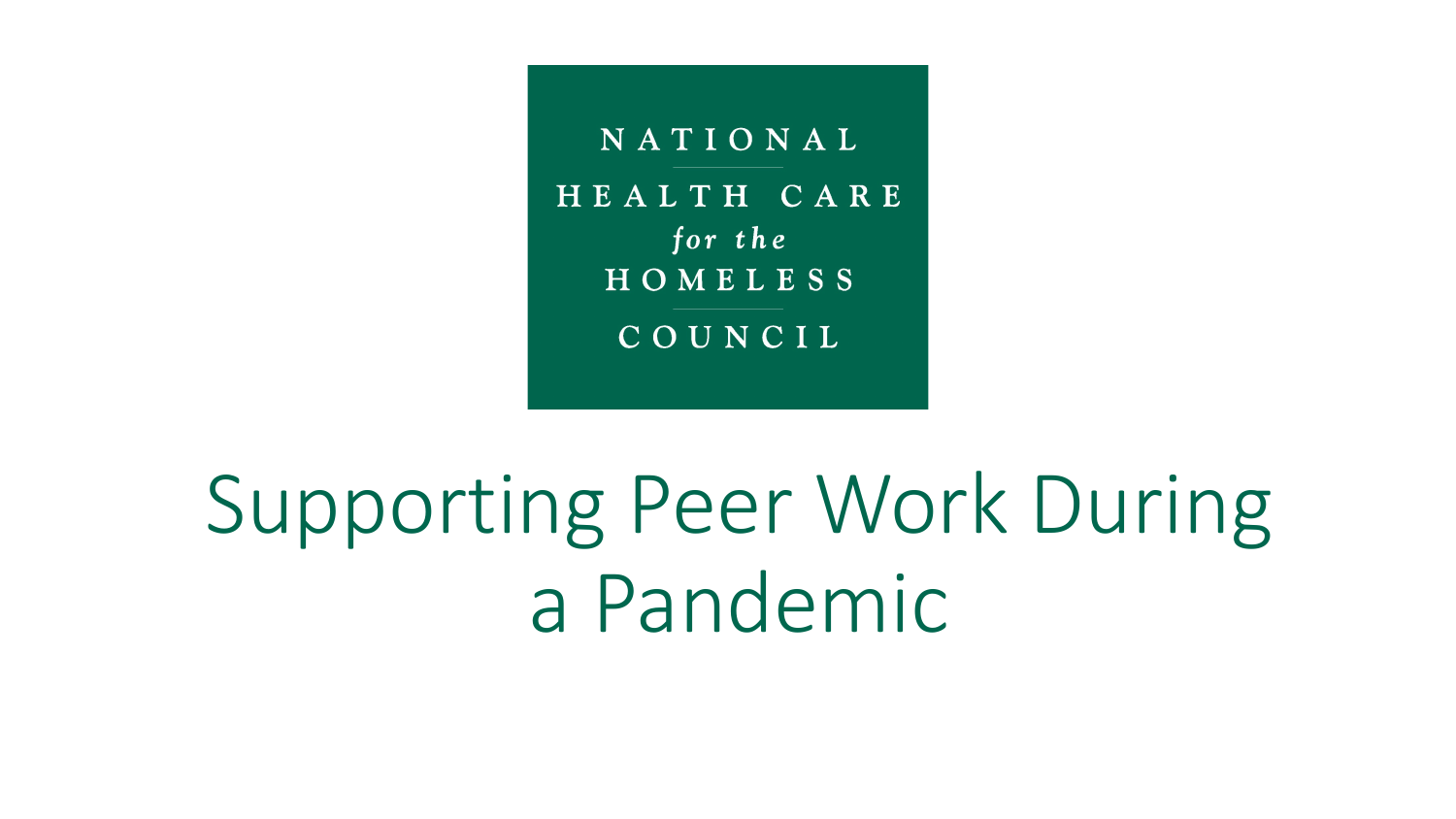#### **Acknowledgement**

This webinar is supported by the Health Resources and Services Administration (HRSA) of the U.S. Department of Health and Human Services (HHS) as part of an award totaling \$ 1,967,147 with 0 percent financed with non-governmental sources. The contents are those of the author(s) and do not necessarily represent the official view of, nor an endorsement by, HRSA, HHS, or the U.S. Government. For more information, please visit HRSA.gov.

#### **Disclaimer**

The content and opinions expressed in this presentation are solely those of the presenter and not necessarily those of the National Health Care for the Homeless Council. Attendees should note this presentation is being recorded and may be published on the Council's website and in various media (including print, audio, and video formats) without further notice.

Quality | Access | Justice | Community | **nhchc.org** 

NATIONAL HEALTH CARE COUNCIL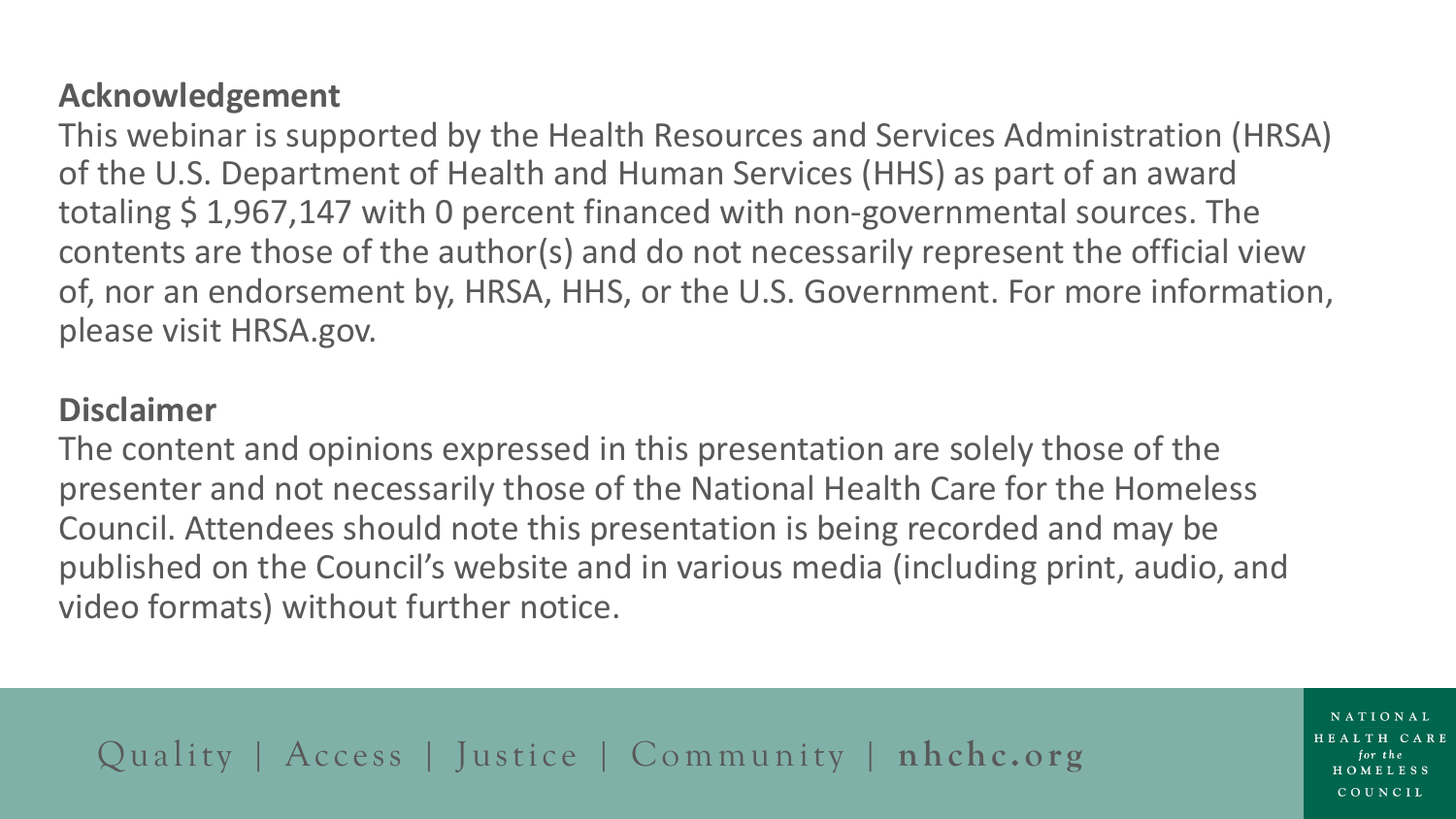# Presenters

Kerri Scharfenberg DOES Program Manager

Colorado Coalition for the Homeless

Denver, Colorado



Thomas Hora Housing First Peer Support Colorado Coalition for the Homeless Denver, Colorado

### Quality | Access | Justice | Community | **nhchc.org**

NATIONAL HEALTH CARE COUNCIL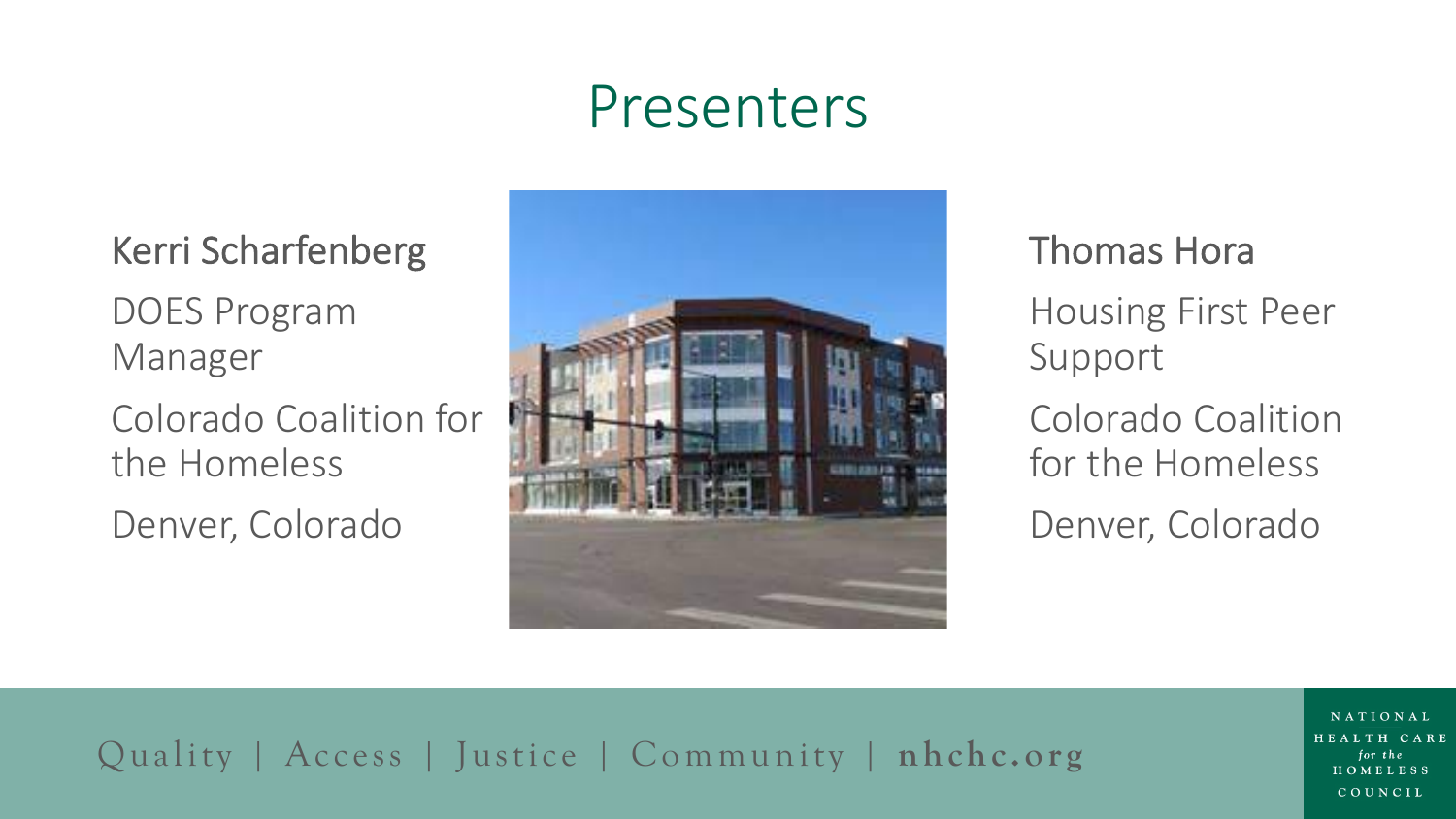## **Discussion**

- How did the pandemic impact your work as a peer?
- How did you navigate the shift of services during COVID?
- How has the pandemic impacted your mental health and well-being? How are you taking care of yourself?
- How is the organization taking care of you or what support would you like from your organization during this time?
- How do your peers work together to support each other?
- What do you need to feel supported while continuing to support others? What values, practices, or policies are helpful for you?
- What boundaries have been important for you to establish to take care of yourself?
- How do you balance your personal experience of trauma on top of secondary traumtic stress that comes from helping?

Quality | Access | Justice | Community | **nhchc.org** 

NATIONAL HEALTH CARE COUNCIL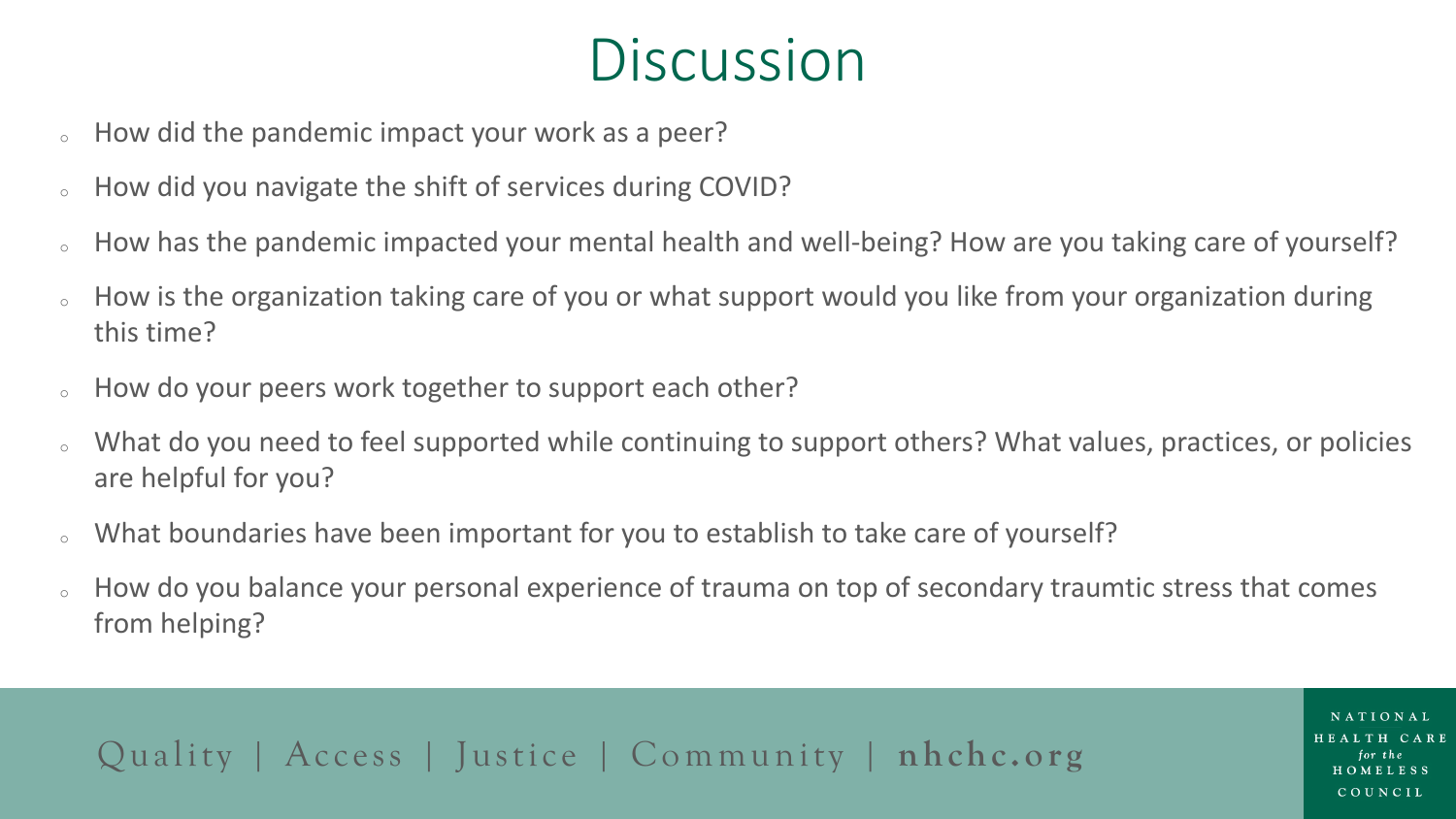# More Discussion

- How did you begin work as a peer and get into your current role?
- What was the transition like from a peer to a peer mentor? What have you struggled with and what has worked well?
- What training or orientation helped you to feel comfortable doing the work?
- How can organizations avoid tokenizing peers even though their trauma is known?
- What are common mistakes organizations have when hiring peers?

### Quality | Access | Justice | Community | **nhchc.org**

COUNCIL